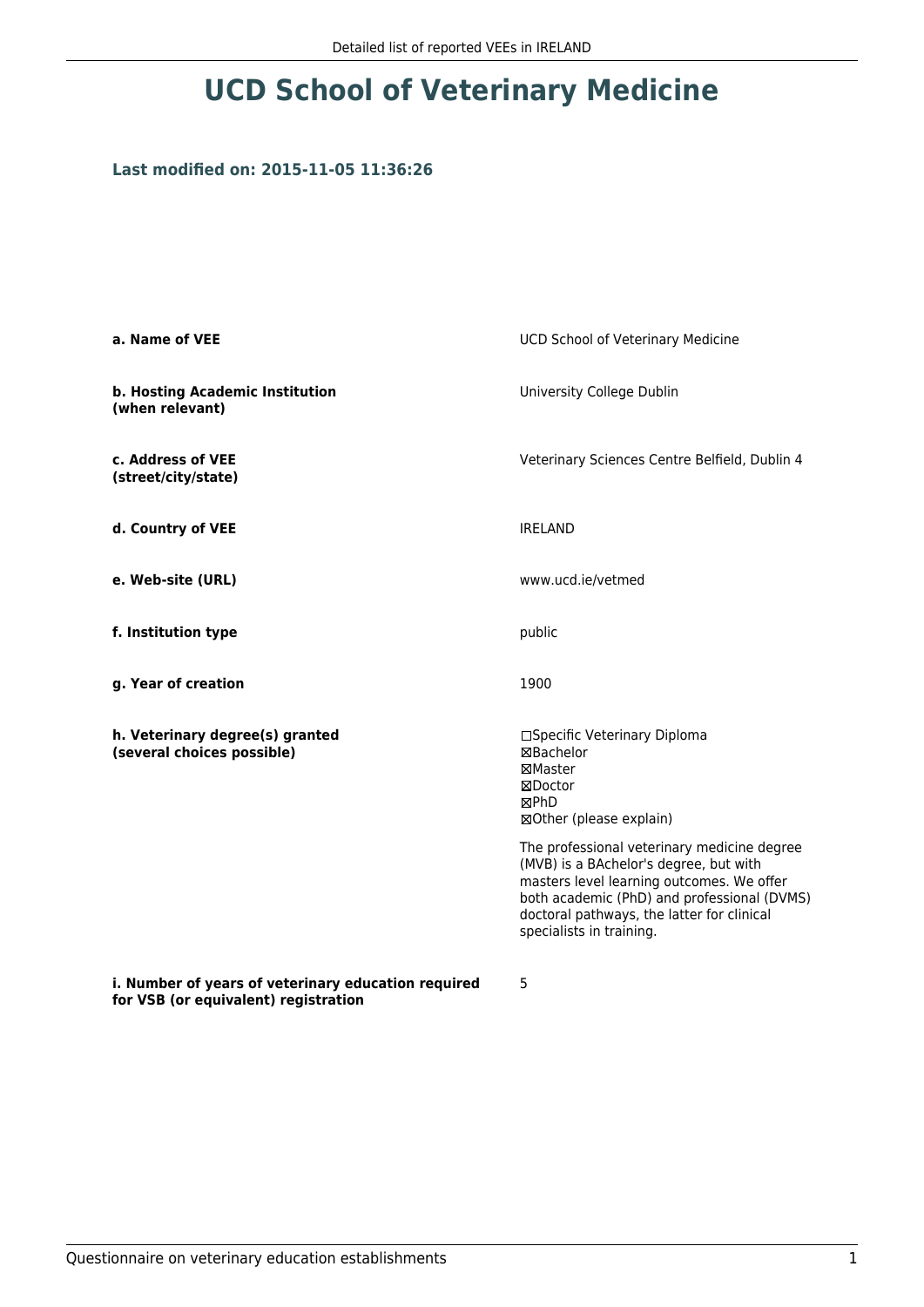## **j. Average number of veterinary students per class within the establishment**

|                                                                                                   | 1st Year                                                                                                                                                              | 101-150                             |
|---------------------------------------------------------------------------------------------------|-----------------------------------------------------------------------------------------------------------------------------------------------------------------------|-------------------------------------|
|                                                                                                   | 2d Year                                                                                                                                                               | 51-100                              |
|                                                                                                   | 3d Year                                                                                                                                                               | 101-150                             |
|                                                                                                   | 4th Year                                                                                                                                                              | 101-150                             |
|                                                                                                   | <b>5th Year</b>                                                                                                                                                       | 101-150                             |
|                                                                                                   | 6th Year                                                                                                                                                              |                                     |
|                                                                                                   | 7th Year                                                                                                                                                              |                                     |
| k. Average number of veterinary graduates per year<br>from the establishment                      | 101-150                                                                                                                                                               |                                     |
| I. Minimum education required for admission to the<br>establishment<br>(several choices possible) | ⊠High School University Entrance<br>Qualification<br>□Pre-Veterinary Science Diploma<br>□Pre-Veterinary Science Degree<br>□Other specific VEE entrance qualifications |                                     |
| m. Is there a selection procedure at<br>(several choices possible)                                | ⊠National level<br>□State level<br>⊠Establishment level                                                                                                               |                                     |
| n. National accreditation/certification/approval                                                  | Yes                                                                                                                                                                   |                                     |
|                                                                                                   | <b>Accrediting agency:</b>                                                                                                                                            |                                     |
|                                                                                                   | <b>Name of the Agency</b>                                                                                                                                             | Veterinary<br>Council of<br>Ireland |
|                                                                                                   | <b>Address of the</b><br><b>Agency</b>                                                                                                                                | 53 Lansdowne<br>Road, Dublin 4      |
|                                                                                                   | <b>Country of the</b><br><b>Agency</b>                                                                                                                                | Ireland                             |
|                                                                                                   | Date granted (yyyy-<br>mm-dd)                                                                                                                                         | 2010-11-01                          |
|                                                                                                   | <b>Period of validity</b><br>(years)                                                                                                                                  | 10                                  |